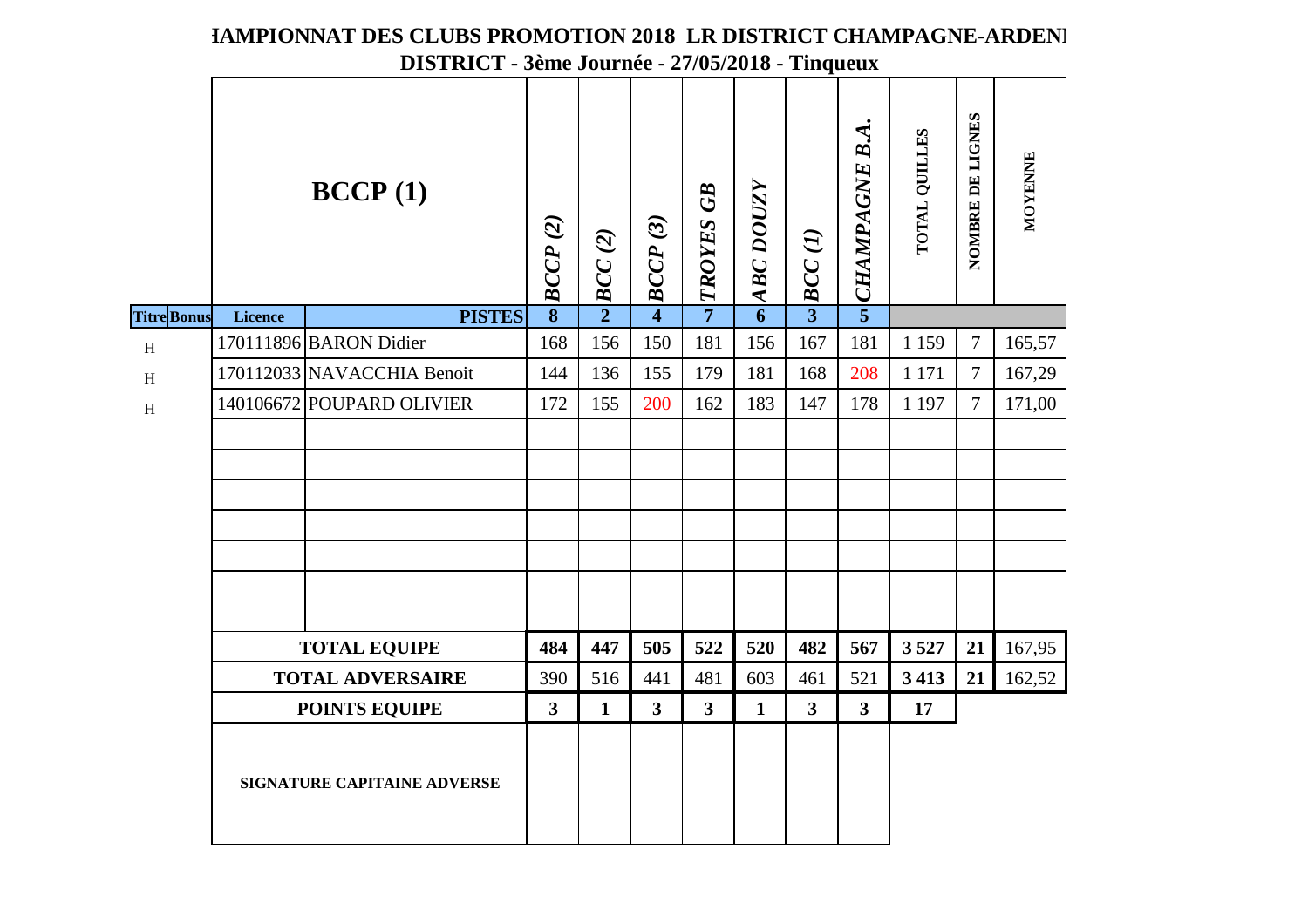|                                                                        |                               | $D151$ NIC 1 - Jenie Journee - $21103/2010$ - Tinqueux |                |                  |                       |                         |                         |                  |               |                  |         |  |
|------------------------------------------------------------------------|-------------------------------|--------------------------------------------------------|----------------|------------------|-----------------------|-------------------------|-------------------------|------------------|---------------|------------------|---------|--|
| BCCP(2)                                                                |                               | BCCP(I)                                                | BCC(1)         | <b>ABC DOUZY</b> | <b>CHAMPAGNE B.A.</b> | BCCP(3)                 | BCC(2)                  | $\sim$ TROYES GB | TOTAL QUILLES | NOMBRE DE LIGNES | MOYENNE |  |
| <b>Licence</b>                                                         | <b>PISTES</b>                 | $\overline{7}$                                         | $\overline{4}$ | $\overline{5}$   | $\overline{3}$        | $\overline{\mathbf{1}}$ |                         |                  |               |                  |         |  |
|                                                                        | 120103654 HENRY Jean-Philippe | 140                                                    | 147            | 195              | 170                   | 181                     | 203                     | 144              | 1 1 8 0       | $\overline{7}$   | 168,57  |  |
|                                                                        | 110101375 LOMBARDY Pierre     | 127                                                    | 111            | 168              | 170                   | 151                     | 147                     | 119              | 993           | $\overline{7}$   | 141,86  |  |
|                                                                        | 140106672 THIRY Lionel        | 123                                                    | 141            | 152              | 185                   | 131                     | 145                     | 112              | 989           | $\overline{7}$   | 141,29  |  |
|                                                                        |                               |                                                        |                |                  |                       |                         |                         |                  |               |                  |         |  |
|                                                                        |                               |                                                        |                |                  |                       |                         |                         |                  |               |                  |         |  |
|                                                                        |                               |                                                        |                |                  |                       |                         |                         |                  |               |                  |         |  |
|                                                                        |                               | 390                                                    | 399            | 515              | 525                   | 463                     | 495                     | 375              | 3 1 6 2       | 21               | 150,57  |  |
|                                                                        |                               | 484                                                    | 465            | 575              | 515                   | 504                     | 455                     | 535              | 3533          | 21               | 168,24  |  |
| <b>TOTAL EQUIPE</b><br><b>TOTAL ADVERSAIRE</b><br><b>POINTS EQUIPE</b> |                               | $\mathbf{1}$                                           | $\mathbf{1}$   | $\mathbf{1}$     | $\mathbf{3}$          | $\mathbf{1}$            | $\overline{\mathbf{3}}$ | $\mathbf{1}$     | 11            |                  |         |  |
| SIGNATURE CAPITAINE ADVERSE                                            |                               |                                                        |                |                  |                       |                         |                         |                  |               |                  |         |  |

H

H

H

**CHAMPIONNAT DES CLUBS PROMOTION 2018 LR DISTRICT CHAMPAGNE-ARDENNEDISTRICT - 3ème Journée - 27/05/2018 - Tinqueux**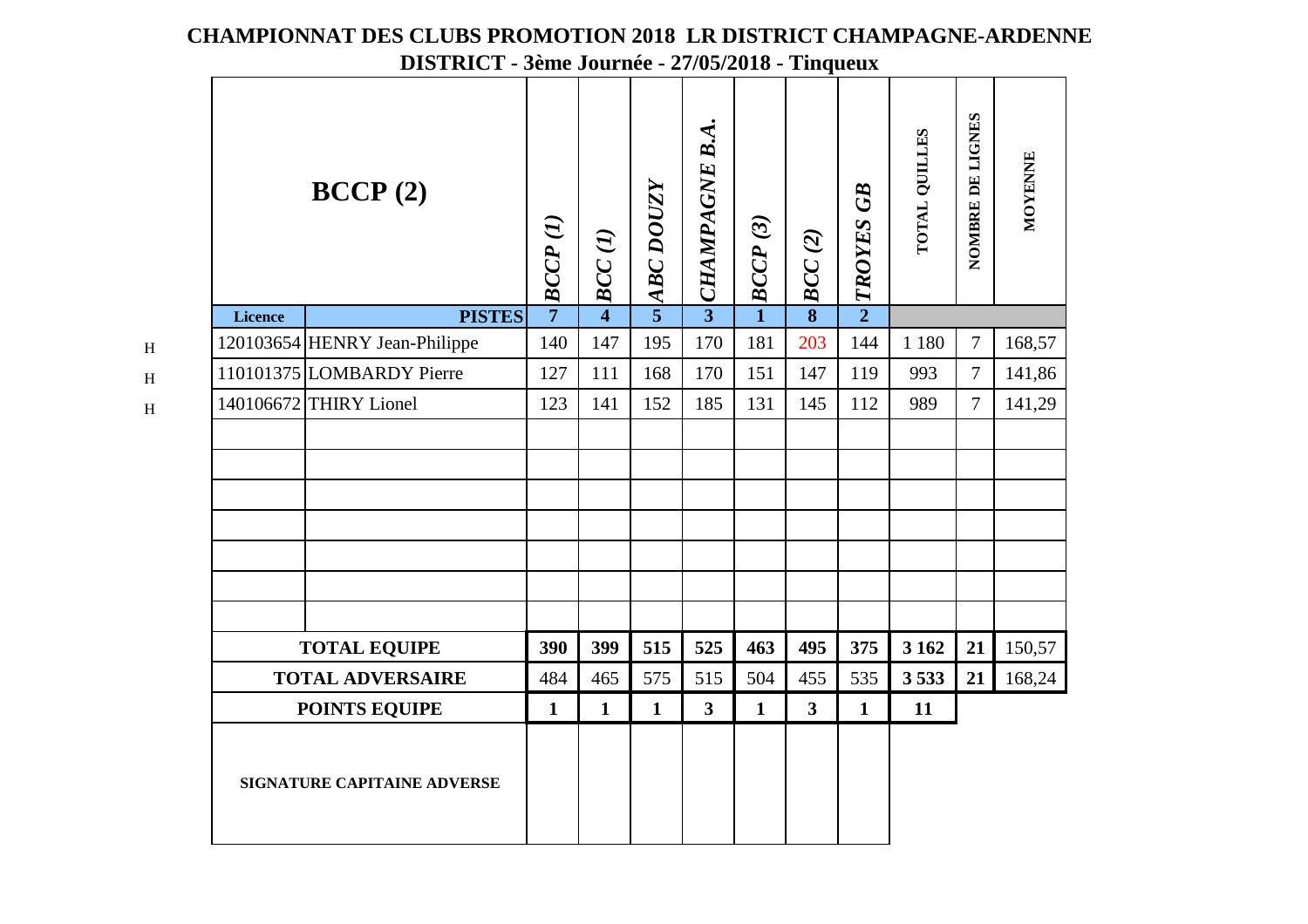#### NOMBRE DE LIGNES **NOMBRE DE LIGNES** CHAMPAGNE B.A. *CHAMPAGNE B.A.* **TOTAL QUILLES TOTAL QUILLES MOYENNE MOYENNE BCCP (3)***ABC DOUZY* **ABC DOUZY** TROYES GB *TROYES GB BCCP (2) BCCP (1) BCC (1) BCC (2)* **PISTES7351264Licence**180113531 CARTEL François 105 110 128 142 105 129 104 823 7 117,57<br>180113457 GRANDMAIRE Serge 171 133 132 137 189 147 145 1 054 7 150,57 105 110 128 142 105 129 104 180113457 GRANDMAIRE Serge <sup>050089727</sup> LAROCHE Jean-Louis <sup>170111299</sup> MOUTARDE Jean-Luc | 110101715 ROBERT Jacky | 167 | 185 | 181 | 144 | 210 | 176 | 169 | 1232 | 7 | 176,00 **TOTAL EQUIPE** $21 \mid 148,05$ **443 428 441 423 504 452 418 3 109 21TOTAL ADVERSAIRE 3 463 <sup>21</sup>** 164,90 517 537 505 471 463 540 430**POINTS EQUIPE1 1 1 1 3 1 1 9SIGNATURE CAPITAINE ADVERSE**

H

H

H

H

H

#### **CHAMPIONNAT DES CLUBS PROMOTION 2018 LR DISTRICT CHAMPAGNE-ARDENNE**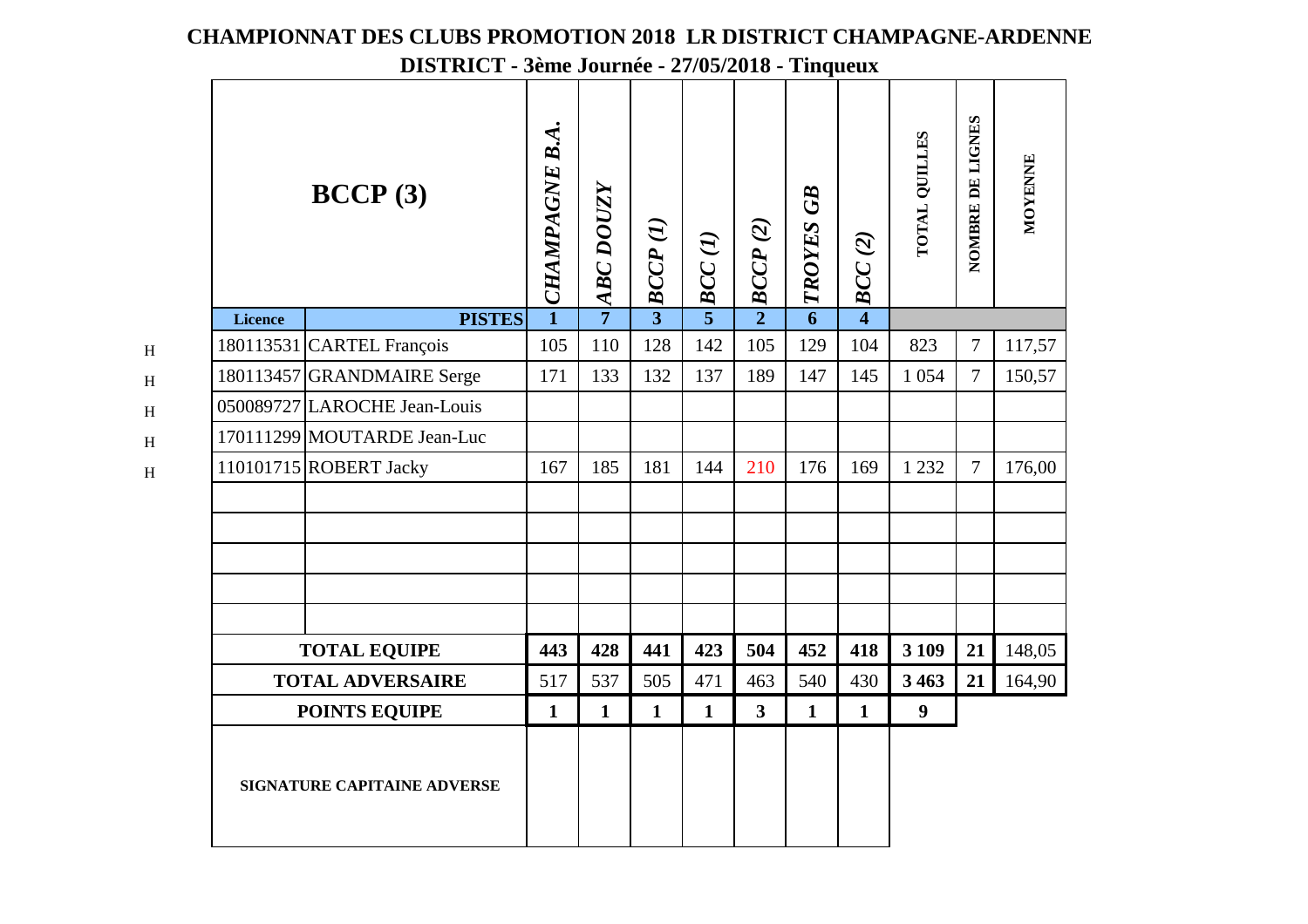| <b>TROYES GB</b>                                |                                 | <b>ABC DOUZY</b>        | CHAMPAGNE B.A. | BCC(1)         | BCCP(I)      | BCC(2)         | $\mathbf{C}$ $\mathbf{C}$ $\mathbf{C}$ $\mathbf{P}$ $(3)$ | BCCP(2)        | TOTAL QUILLES | NOMBRE DE LIGNES | <b>MOYENNE</b> |
|-------------------------------------------------|---------------------------------|-------------------------|----------------|----------------|--------------|----------------|-----------------------------------------------------------|----------------|---------------|------------------|----------------|
| <b>Licence</b>                                  | <b>PISTES</b>                   | $\overline{\mathbf{4}}$ |                | $\overline{2}$ |              | $\overline{3}$ |                                                           | $\mathbf{1}$   |               |                  |                |
|                                                 | 140106348 EMONT Xavier          |                         |                |                |              |                |                                                           |                |               |                  |                |
|                                                 | 930070198 LAPORTE Thierry       | 194                     | 190            | 156            | 161          | 183            | 182                                                       | 197            | 1 2 6 3       | $\tau$           | 180,43         |
|                                                 | 090099018 MARTINS DA SILVA Roge |                         |                |                |              |                |                                                           |                |               |                  |                |
|                                                 | 150107437 WOIROU Marc           |                         |                |                |              |                |                                                           |                |               |                  |                |
|                                                 | 960083891 TARNAUD Claude        | 168                     | 177            | 176            | 189          | 204            | 196                                                       | 192            | 1 302         | $\overline{7}$   | 186,00         |
|                                                 | 070093869 CHARPENTIER Pierre    | 182                     | 167            | 177            | 131          | 115            | 162                                                       | 146            | 1 0 8 0       | $\overline{7}$   | 154,29         |
|                                                 |                                 |                         |                |                |              |                |                                                           |                |               |                  |                |
|                                                 |                                 |                         |                |                |              |                |                                                           |                |               |                  |                |
| <b>TOTAL EQUIPE</b>                             |                                 | 544                     | 534            | 509            | 481          | 502            | 540                                                       | 535            | 3 6 45        | 21               | 173,57         |
| <b>TOTAL ADVERSAIRE</b><br><b>POINTS EQUIPE</b> |                                 |                         | 540            | 487            | 522          | 523            | 452                                                       | 375            | 3 4 6 0       | 21               | 164,76         |
|                                                 |                                 |                         | $\mathbf{1}$   | $\mathbf{3}$   | $\mathbf{1}$ | $\mathbf{1}$   | $\overline{\mathbf{3}}$                                   | 3 <sup>1</sup> | 13            |                  |                |
| SIGNATURE CAPITAINE ADVERSE                     |                                 |                         |                |                |              |                |                                                           |                |               |                  |                |

H

H

H

H

H

H

## **CHAMPIONNAT DES CLUBS PROMOTION 2018 LR DISTRICT CHAMPAGNE-ARDENNE**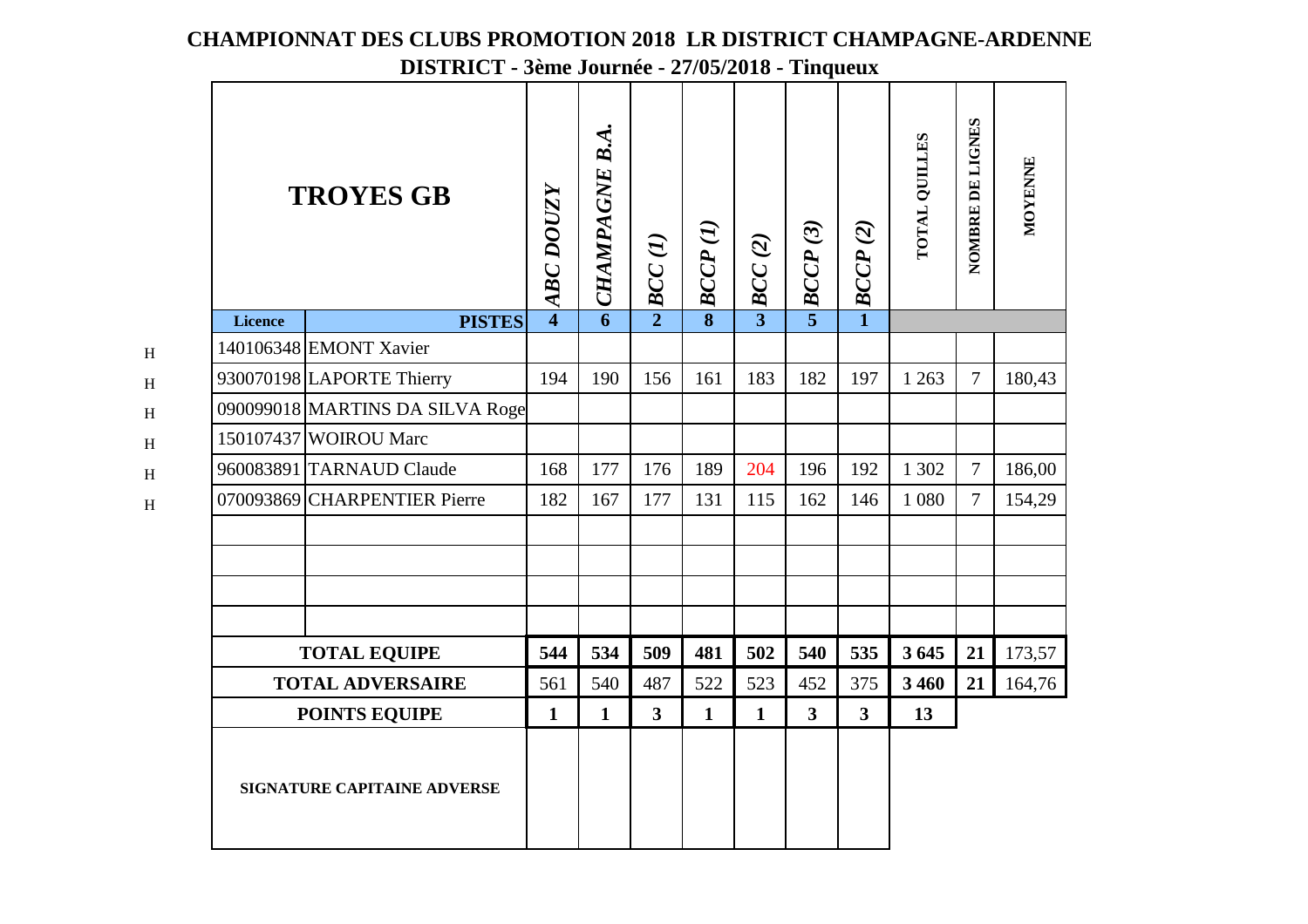|             |    |                                    |                              | $D151$ KIC 1 - Jeffie Journee - $27/03/2010$ - Thiqueux |                |                  |                |                |                |                         |               |                  |         |  |
|-------------|----|------------------------------------|------------------------------|---------------------------------------------------------|----------------|------------------|----------------|----------------|----------------|-------------------------|---------------|------------------|---------|--|
|             |    | BCC(1)                             |                              |                                                         | BCCP(2)        | <b>TROYES GB</b> | BCCP(3)        | CHAMPAGNE B.A. | BCCP(I)        | <b>ABC DOUZY</b>        | TOTAL QUILLES | NOMBRE DE LIGNES | MOYENNE |  |
|             |    | <b>Licence</b>                     | <b>PISTES</b>                | BCC(2)<br>$\overrightarrow{5}$                          | $\overline{3}$ | $\mathbf{1}$     | $\overline{6}$ | $\overline{7}$ | $\overline{4}$ | $\overline{\mathbf{8}}$ |               |                  |         |  |
| $\mathbf F$ | 10 |                                    | 070094442 DESSONS Catherine  | 178                                                     | 160            | 154              | 157            | 154            | 196            | 163                     | 1 0 9 2       | $\overline{7}$   | 156,00  |  |
| $\mathbf F$ | 10 |                                    | 100100733 ADNOT Sandrine     |                                                         |                |                  |                |                |                |                         |               |                  |         |  |
| $\mathbf F$ | 10 |                                    | 150107754 LAURENT Isabelle   | 130                                                     | 135            | 151              | 145            | 135            | 128            | 121                     | 875           | $\overline{7}$   | 125,00  |  |
| $\mathbf F$ | 10 |                                    | 150107560 FAURE Francine     |                                                         |                |                  |                |                |                |                         |               |                  |         |  |
| $\mathbf F$ | 10 |                                    | 950079999 REDELBERG Patricia | 177                                                     | 170            | 182              | 169            | 161            | 137            | 159                     | 1 0 8 5       | $\tau$           | 155,00  |  |
|             |    |                                    |                              |                                                         |                |                  |                |                |                |                         |               |                  |         |  |
|             |    |                                    |                              |                                                         |                |                  |                |                |                |                         |               |                  |         |  |
|             |    |                                    |                              |                                                         |                |                  |                |                |                |                         |               |                  |         |  |
|             |    |                                    |                              |                                                         |                |                  |                |                |                |                         |               |                  |         |  |
|             |    | <b>TOTAL EQUIPE</b>                |                              | 485                                                     | 465            | 487              | 471            | 450            | 461            | 443                     | 3 0 5 2       | 21               | 145,33  |  |
|             |    | <b>TOTAL ADVERSAIRE</b>            |                              |                                                         | 399            | 509              | 423            | 527            | 482            | 528                     | 3 2 9 9       | 21               | 157,10  |  |
|             |    | <b>POINTS EQUIPE</b>               |                              |                                                         | $\overline{3}$ | $\mathbf{1}$     | $\mathbf{3}$   | $\mathbf{1}$   | $\mathbf{1}$   | $\mathbf{1}$            | 13            |                  |         |  |
|             |    | <b>SIGNATURE CAPITAINE ADVERSE</b> |                              |                                                         |                |                  |                |                |                |                         |               |                  |         |  |

### **CHAMPIONNAT DES CLUBS PROMOTION 2018 LR DISTRICT CHAMPAGNE-ARDENNE**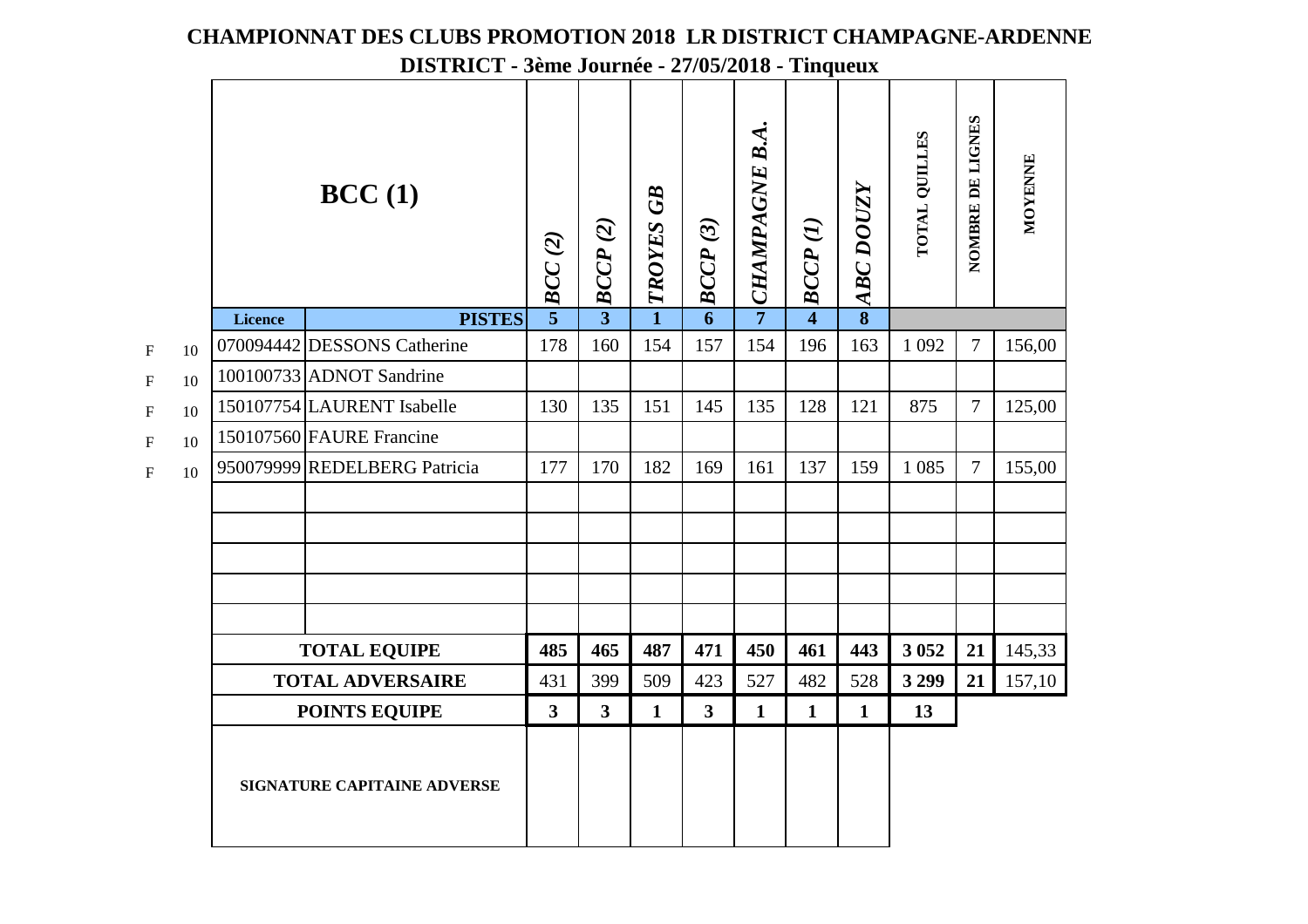| BCC(2)                      |                                 | BCC <sub>(1)</sub> | BCCP(I)                 | CHAMPAGNE B.A.          | <b>ABC DOUZY</b> | TROYES GB               | BCCP(2)        | $\sim$ BCCP (3) | TOTAL QUILLES | NOMBRE DE LIGNES | <b>MOYENNE</b> |
|-----------------------------|---------------------------------|--------------------|-------------------------|-------------------------|------------------|-------------------------|----------------|-----------------|---------------|------------------|----------------|
| <b>Licence</b>              | <b>PISTES</b>                   | $\overline{6}$     | $\mathbf{1}$            | $\overline{\mathbf{8}}$ | $\overline{2}$   | $\overline{4}$          | $\overline{7}$ |                 |               |                  |                |
|                             | 140105840 MATHIEU Jean Luc      | 123                | 196                     | 139                     | 225              | 152                     | 142            | 160             | 1 1 3 7       | $\overline{7}$   | 162,43         |
|                             | 120104209 MARGUET Jean-François | 175                | 152                     | 156                     | 161              | 197                     | 165            | 158             | 1 1 6 4       | $\overline{7}$   | 166,29         |
|                             | 120103270 STOCCO Laurent        |                    |                         |                         |                  |                         |                |                 |               |                  |                |
|                             | 850030918 BERNARD Alain         | 133                | 168                     | 165                     | 177              | 174                     | 148            | 112             | 1 0 7 7       | $\tau$           | 153,86         |
|                             | 100100684 MORA Damien           |                    |                         |                         |                  |                         |                |                 |               |                  |                |
|                             | 120104211 MARGUET Lucas         |                    |                         |                         |                  |                         |                |                 |               |                  |                |
|                             |                                 |                    |                         |                         |                  |                         |                |                 |               |                  |                |
|                             | <b>TOTAL EQUIPE</b>             | 431                | 516                     | 460                     | 563              | 523                     | 455            | 430             | 3 3 7 8       | 21               | 160,86         |
| <b>TOTAL ADVERSAIRE</b>     |                                 | 485                | 447                     | 578                     | 533              | 502                     | 495            | 418             | 3458          | 21               | 164,67         |
| <b>POINTS EQUIPE</b>        |                                 |                    | $\overline{\mathbf{3}}$ | $\mathbf{1}$            | $\mathbf{3}$     | $\overline{\mathbf{3}}$ | $\mathbf{1}$   | 3 <sup>1</sup>  | 15            |                  |                |
| SIGNATURE CAPITAINE ADVERSE |                                 |                    |                         |                         |                  |                         |                |                 |               |                  |                |

H

H

H

H

H

H

## **CHAMPIONNAT DES CLUBS PROMOTION 2018 LR DISTRICT CHAMPAGNE-ARDENNE**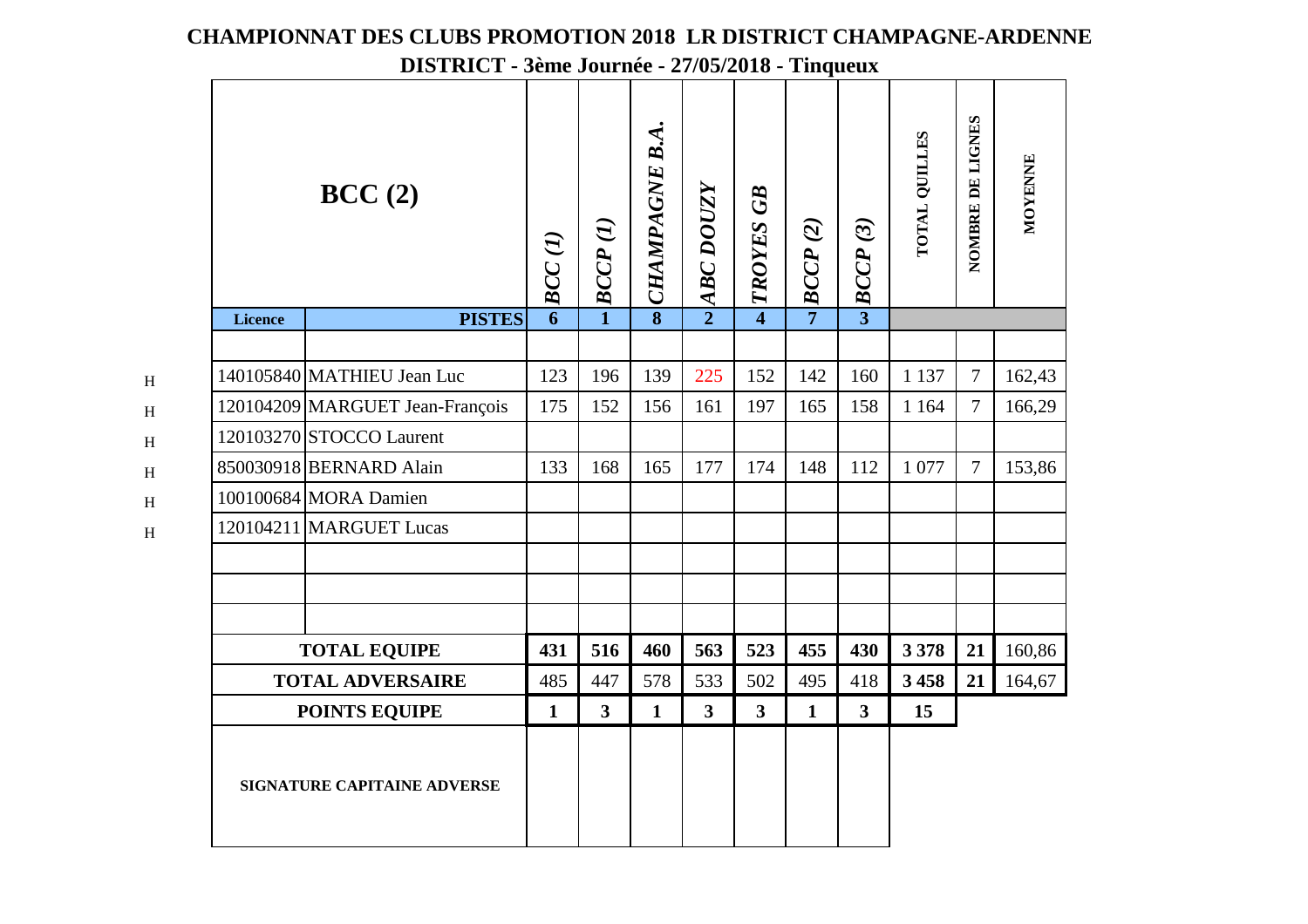|                         |    | <b>ABC DOUZY</b>                                           |                              |                | BCCP(3)                 | BCCP(2)      | $\bm{BCC(2)}$  | $\mathbf{L}$ BCCP $(I)$ | $\sim$ CHAMPAGNE B.A.   | $\rightarrow$ BCC(1) | TOTAL QUILLES | NOMBRE DE LIGNES | <b>MOYENNE</b> |
|-------------------------|----|------------------------------------------------------------|------------------------------|----------------|-------------------------|--------------|----------------|-------------------------|-------------------------|----------------------|---------------|------------------|----------------|
|                         |    | Licence                                                    | <b>PISTES</b>                | $\overline{3}$ | $\overline{\mathbf{8}}$ | 6            | $\overline{1}$ |                         |                         |                      |               |                  |                |
| $\overline{\mathrm{F}}$ | 10 |                                                            | 050089728 FRICOTTEAUX Carole | 185            | 191                     | 154          | 223            | 180                     | 159                     | 158                  | 1 1 8 0       | $\overline{7}$   | 168,57         |
| $\overline{\mathrm{H}}$ |    |                                                            | 140106944 GRIDAINE Ludovic   | 155            | 190                     | 198          | 136            | 247                     | 201                     | 180                  | 1 307         | $\overline{7}$   | 186,71         |
| H                       |    |                                                            | 140106745 ROSSILLION Pascal  | 221            | 156                     | 223          | 174            | 176                     | 179                     | 190                  | 1319          | $\tau$           | 188,43         |
|                         |    |                                                            |                              |                |                         |              |                |                         |                         |                      |               |                  |                |
|                         |    |                                                            |                              |                |                         |              |                |                         |                         |                      |               |                  |                |
|                         |    |                                                            |                              |                |                         |              |                |                         |                         |                      |               |                  |                |
|                         |    |                                                            |                              |                |                         |              |                |                         |                         |                      |               |                  |                |
|                         |    |                                                            |                              |                |                         |              |                |                         |                         |                      |               |                  |                |
|                         |    |                                                            |                              |                |                         |              |                |                         |                         |                      |               |                  |                |
|                         |    |                                                            |                              |                |                         |              |                |                         |                         |                      |               |                  |                |
|                         |    | <b>TOTAL EQUIPE</b>                                        |                              | 561            | 537                     | 575          | 533            | 603                     | 539                     | 528                  | 3806          | 21               | 181,24         |
|                         |    | <b>TOTAL ADVERSAIRE</b>                                    | 544                          | 428            | 515                     | 563          | 520            | 554                     | 443                     | 3567                 | 21            | 169,86           |                |
|                         |    |                                                            | $\mathbf{3}$                 | $\overline{3}$ | $\overline{\mathbf{3}}$ | $\mathbf{1}$ | $\mathbf{3}$   | $\mathbf{1}$            | $\overline{\mathbf{3}}$ | 17                   |               |                  |                |
|                         |    | <b>POINTS EQUIPE</b><br><b>SIGNATURE CAPITAINE ADVERSE</b> |                              |                |                         |              |                |                         |                         |                      |               |                  |                |

 $\rm F$ 

H

H

## **CHAMPIONNAT DES CLUBS PROMOTION 2018 LR DISTRICT CHAMPAGNE-ARDENNE**